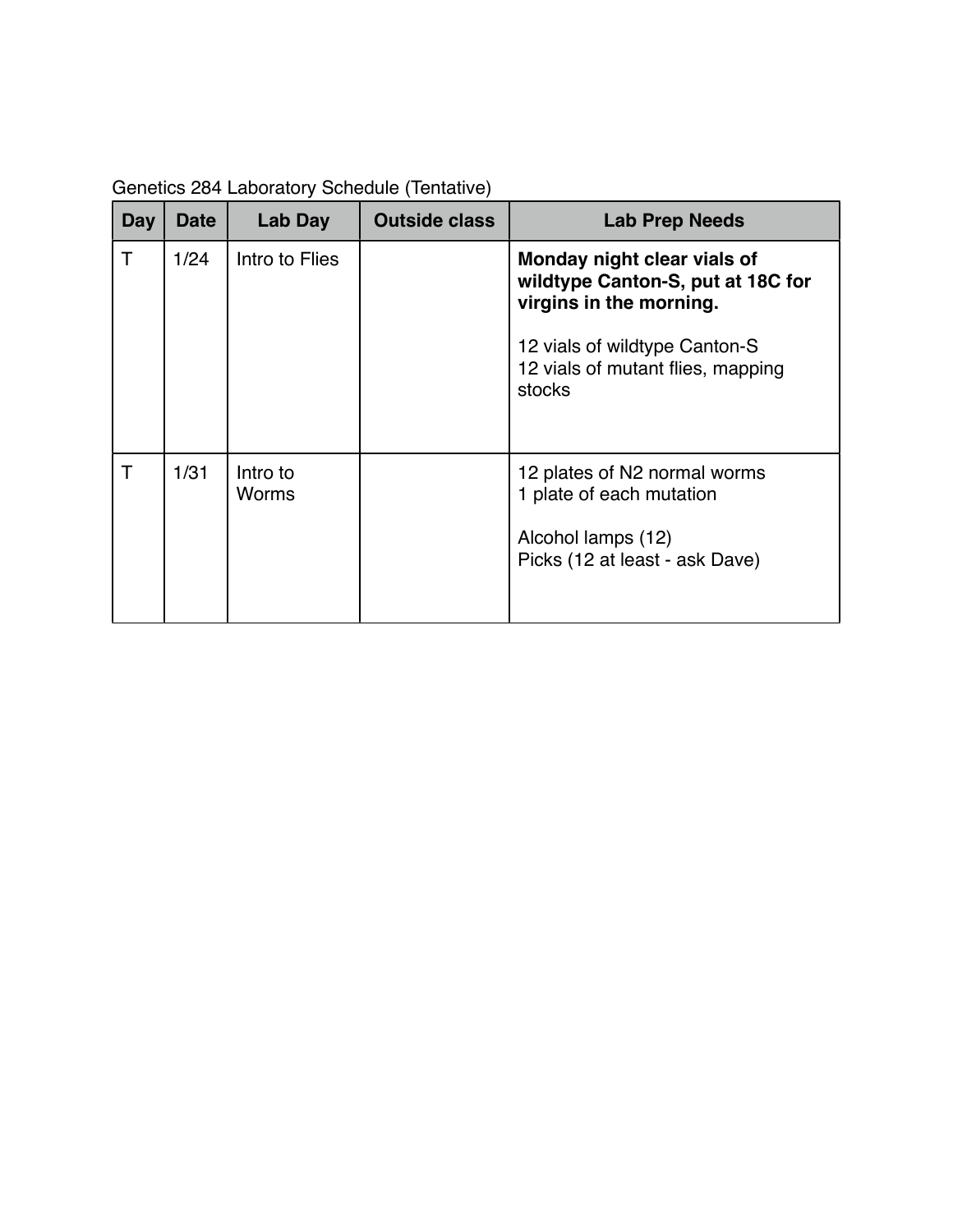| <b>Day</b> | <b>Date</b> | Lab Day | <b>Outside class</b>                                                                                                                     | <b>Lab Prep Needs</b>                                                                                                                                                                                                                                                                                                                                                                                                                                                                  |
|------------|-------------|---------|------------------------------------------------------------------------------------------------------------------------------------------|----------------------------------------------------------------------------------------------------------------------------------------------------------------------------------------------------------------------------------------------------------------------------------------------------------------------------------------------------------------------------------------------------------------------------------------------------------------------------------------|
| M          | 2/6         |         | Start overnight<br>of RNAi<br>plasmid<br>containing<br>bacteria<br>pL4440 empty<br>pL4440 + lsy-2<br>pL4440 +<br>choice<br>37C incubator | <b>Plates of bacteria with:</b><br>pL4440 empty<br>pL4440 + lsy-2 (chemo assay)<br>Groups will choose one of the<br>following for phenotypic analysis:<br>$pL4440 + bli-1$<br>$pL4440 + dpy-5$<br>pL4440 + unc-22<br>(from Chase Lab)<br>10ml per overnight of sterile LB +<br>12.5ug/ml tetracycline<br>Adding 10ul of 50mg/ml ampilicillin<br><b>stock</b><br>15ml conical tubes for overnight, 3<br>per group, so 36 tubes = 360ml of<br>broth minimum<br><b>Sterile toothpicks</b> |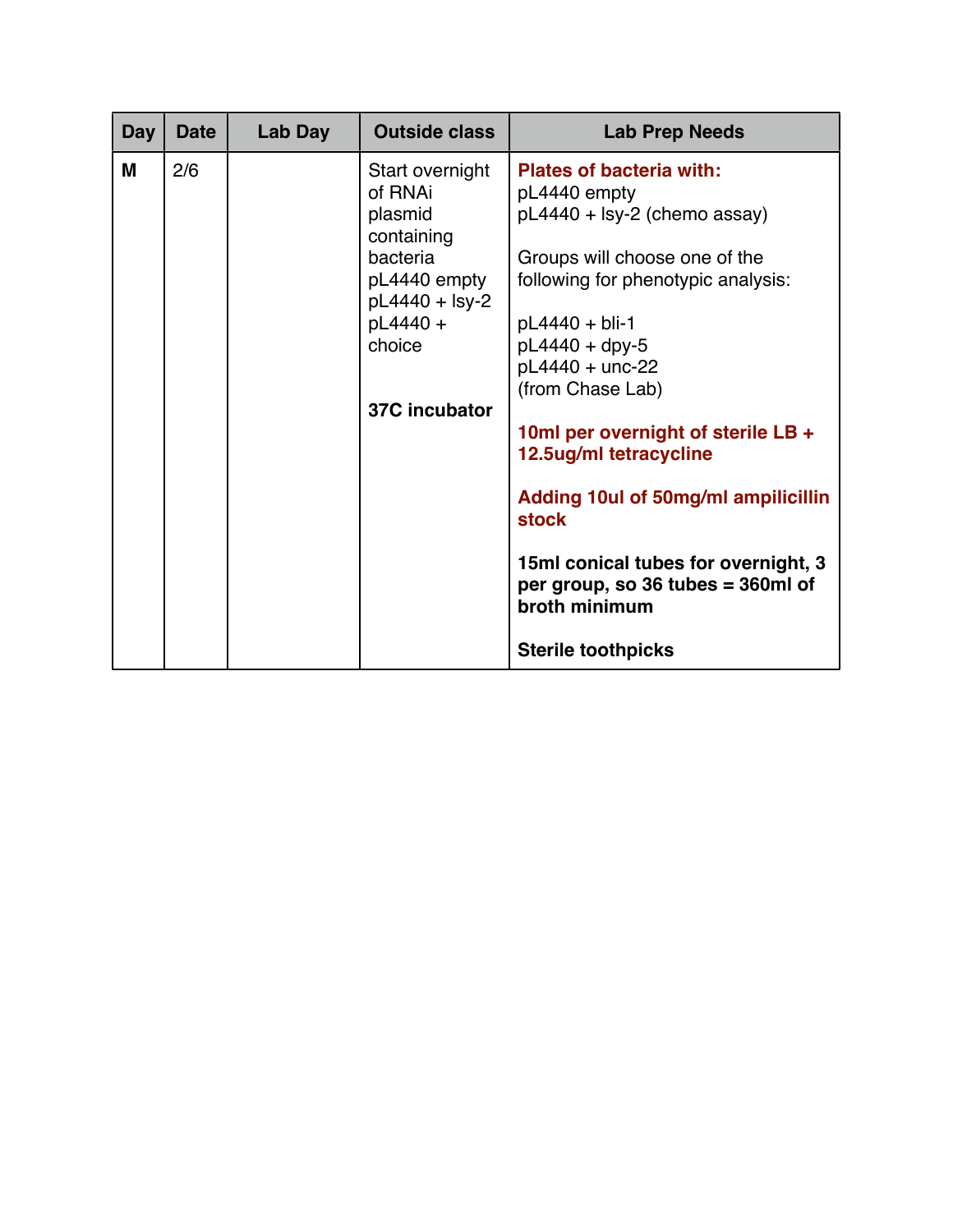| <b>Day</b> | <b>Date</b> | Lab Day                                                                                  | <b>Outside class</b>                                                            | <b>Lab Prep Needs</b>                                                                                                                                                                                                                                                                                                                                                                                                                                                                                                                                                                                                                                                                                                                                         |
|------------|-------------|------------------------------------------------------------------------------------------|---------------------------------------------------------------------------------|---------------------------------------------------------------------------------------------------------------------------------------------------------------------------------------------------------------------------------------------------------------------------------------------------------------------------------------------------------------------------------------------------------------------------------------------------------------------------------------------------------------------------------------------------------------------------------------------------------------------------------------------------------------------------------------------------------------------------------------------------------------|
| T          | 2/7         | Set up PCR<br>to verify<br>plasmid<br>inserts<br>Isolate<br>plasmid DNA<br>from bacteria | Begin collecting<br>virgin females<br>from the P-<br>element lines<br>this week | <b>PCR reagents:</b><br><b>Invitrogen T7 Promoter Primer</b><br><b>Catalog Number N560-02</b><br>(forward primer, 20uM)<br>50 ul of ultrapure sterile water<br>PCR buffer<br>50mM MgCl2<br>10mM dNTP mix<br>Taq Polymerase (5U/microliter)<br><b>PCR engines</b><br><b>Parameters:</b><br>94C 5min<br>94C 30sec<br>55C 30sec<br>72C 3min<br>Repeat 30<br>72C 6min<br>4C HOLD<br><b>Solutions for DNA isolation:</b><br>Solution 1 $($ $\sim$ 7.2 mls min)<br>50 mM glucose<br>10 mM EDTA<br>25 mM Tris, pH 8<br>Solution 2: $(\sim)14.4$ mls min)<br>0.2 M NaOH<br>1% SDS (sodium dodecyl sulfate)<br>Solution $3:$ ( $\sim$ 10.8mls min)<br>2.7M Potassium Acetate<br>6.6M Acetic Acid<br>100% ethanol<br>80% ethanol<br>sterile water<br><b>Speed Vac??</b> |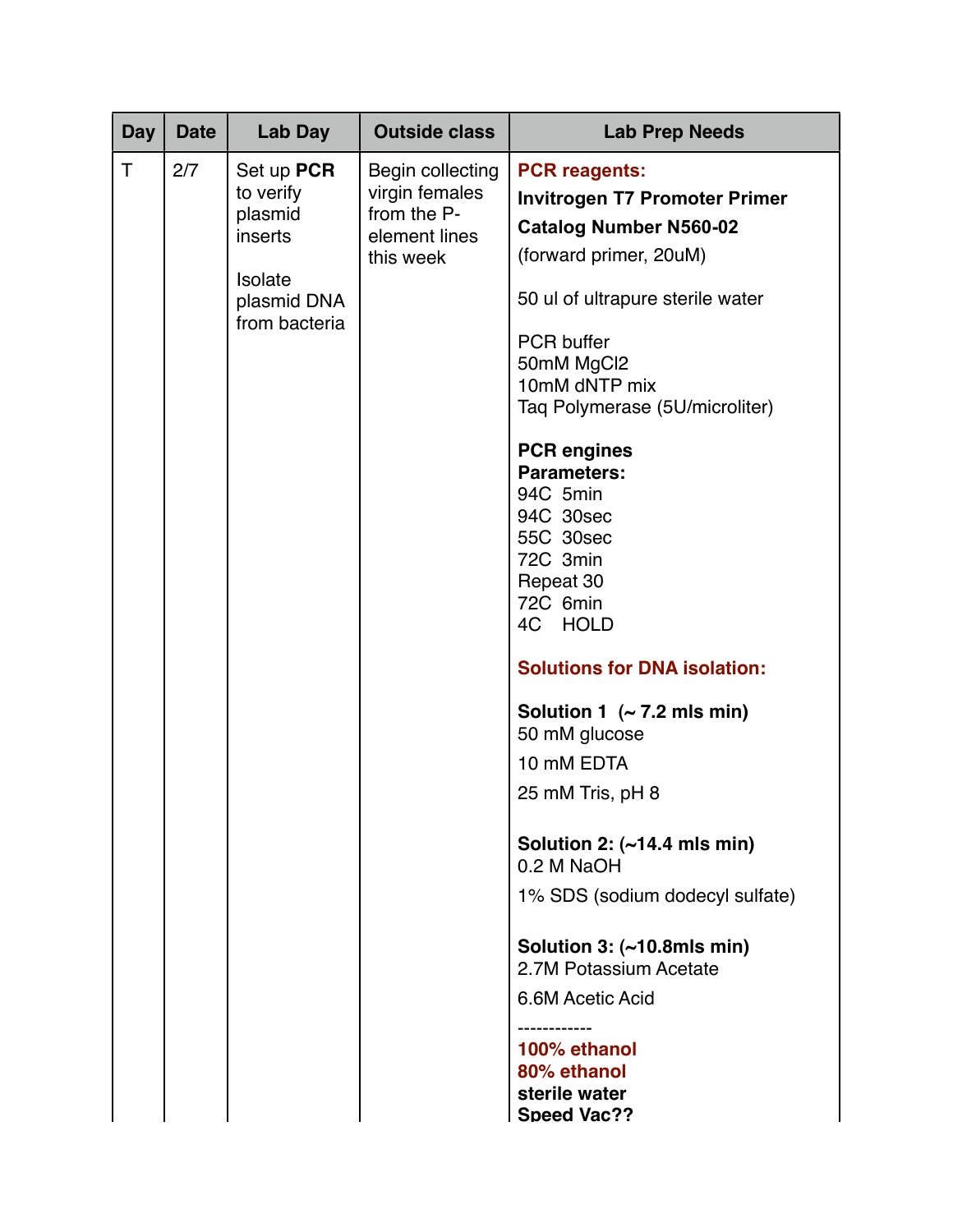| Day | <b>Date</b> | Lab Day                                                                                                                                                                                                                                                         | <b>Outside class</b>                                                                                                                                   | <b>Lab Prep Needs</b>                                                                                                                                                                                                                                                                                                                                                                                                                                |
|-----|-------------|-----------------------------------------------------------------------------------------------------------------------------------------------------------------------------------------------------------------------------------------------------------------|--------------------------------------------------------------------------------------------------------------------------------------------------------|------------------------------------------------------------------------------------------------------------------------------------------------------------------------------------------------------------------------------------------------------------------------------------------------------------------------------------------------------------------------------------------------------------------------------------------------------|
| T   | 2/14        | Gel analysis<br>of PCR<br>products,<br>verification of<br>inserts<br>Transformatio<br>n of<br><b>HTT115DE3</b><br>feeding lines,<br>plates to 37C<br>----------<br>Set up Cross<br>1 p-element<br>virgins x<br>males for<br>mapping<br>stock (18C<br>incubator) |                                                                                                                                                        | 2% agarose 1 x TAE mini gels to<br>check PCR products (EtBR)<br>loading dye for samples?<br><b>Need competent HTT115DE3 E.coli</b><br>made by this date (protocol by<br>Inoue, see at end of this<br>document)<br><b>LB broth</b><br>$LB + amp + tet$ plates<br>Dissecting Scopes out, fly morgue,<br>anethesitizers, Fly Nap, brushes,<br>clean vials with food<br>Multiple marker chromosome<br>mapping stocks to get males from.<br>18C incubator |
| W   | 2/15        |                                                                                                                                                                                                                                                                 | Check<br>transformation<br>and control<br>plates<br>Save<br>transformation<br>plates, notify<br>TA/instructor if<br>control plate is<br>positive also! |                                                                                                                                                                                                                                                                                                                                                                                                                                                      |
| M   | 2/20        |                                                                                                                                                                                                                                                                 | Overnight<br>cultures of<br>transformed<br>bacteria                                                                                                    | $LB + \text{tet}$ broth<br>amp stock<br>sterile toothpicks                                                                                                                                                                                                                                                                                                                                                                                           |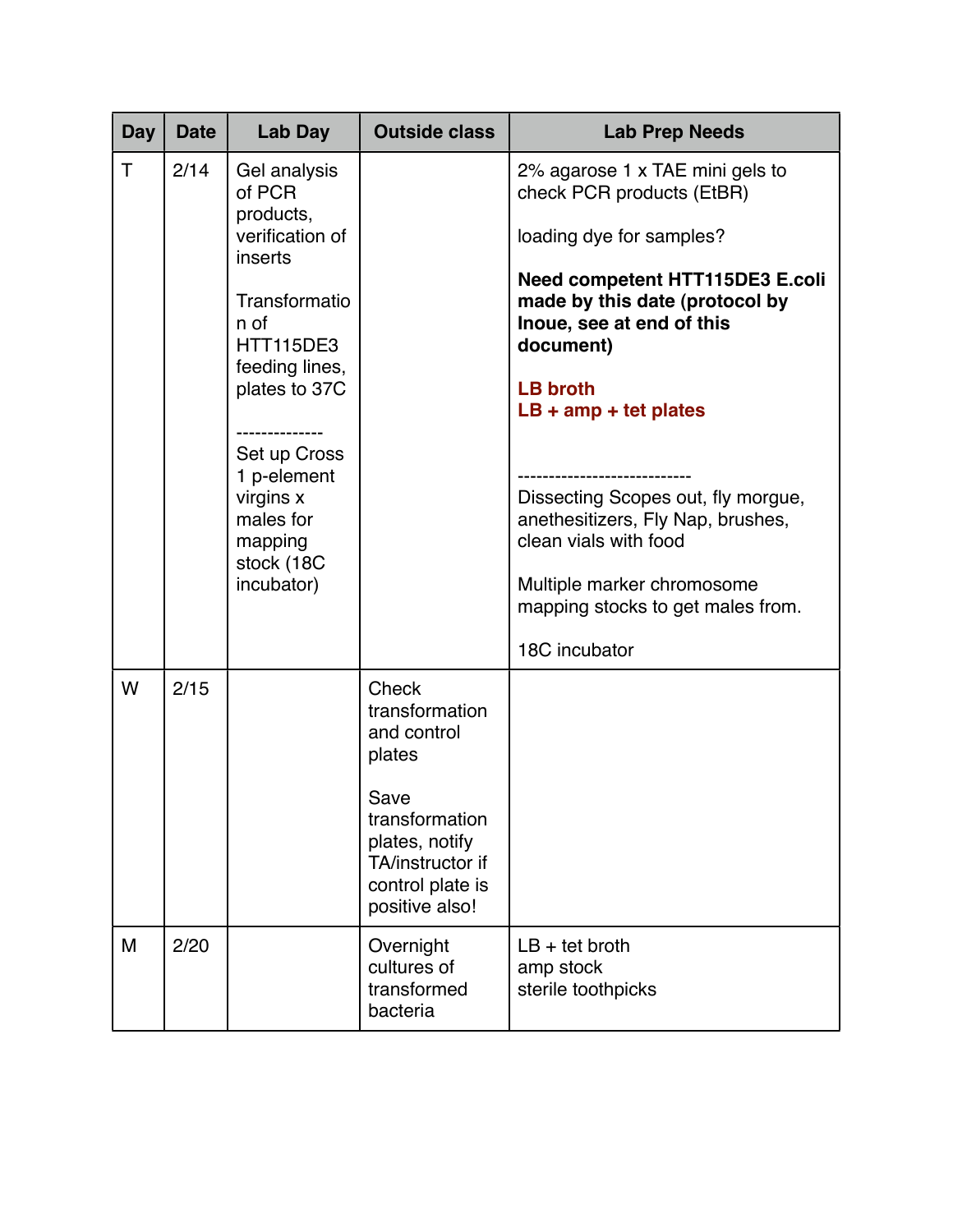| Day | <b>Date</b> | <b>Lab Day</b>                                                                                                                                                                                                                                                      | <b>Outside class</b> | <b>Lab Prep Needs</b>                                                                                                                                                                                                                                                                                                                                                           |
|-----|-------------|---------------------------------------------------------------------------------------------------------------------------------------------------------------------------------------------------------------------------------------------------------------------|----------------------|---------------------------------------------------------------------------------------------------------------------------------------------------------------------------------------------------------------------------------------------------------------------------------------------------------------------------------------------------------------------------------|
| T   | 2/21        | Induce<br><b>HTT115DE3</b><br>bacteria to<br>produce<br>RNAi by<br><b>IPTG</b><br>Seed plates<br>with induced<br>bacteria for<br>feeding<br>plates, allow<br>plates to dry<br>Clear parent<br>flies from<br>Cross 1 vials<br>put back in<br><b>18C</b><br>incubator |                      | Overnight cultures will need to be<br>subcultured by Prep Staff in the<br>morning in order to be in log phase<br>by lab time for induction<br>Diluting cultures 1:10 (500ul culture<br>into 4.5ml of LB+tet+amp) put in 37C<br>to grow 3-4 hours until lab time.<br>0.5M IPTG stock<br><b>NGM plates with 0.4mM IPTG,</b><br>50ug/ml ampicillin, and 12.5ug/mL<br>tetracycline. |
| Fri | 2/24        | Put N <sub>2</sub> and<br>rrf-3 worms<br>on the<br>feeding<br>plates to feed<br>them RNAi                                                                                                                                                                           |                      | L4s of<br>N <sub>2</sub> worms<br>rrf-3 worms<br>23C incubator                                                                                                                                                                                                                                                                                                                  |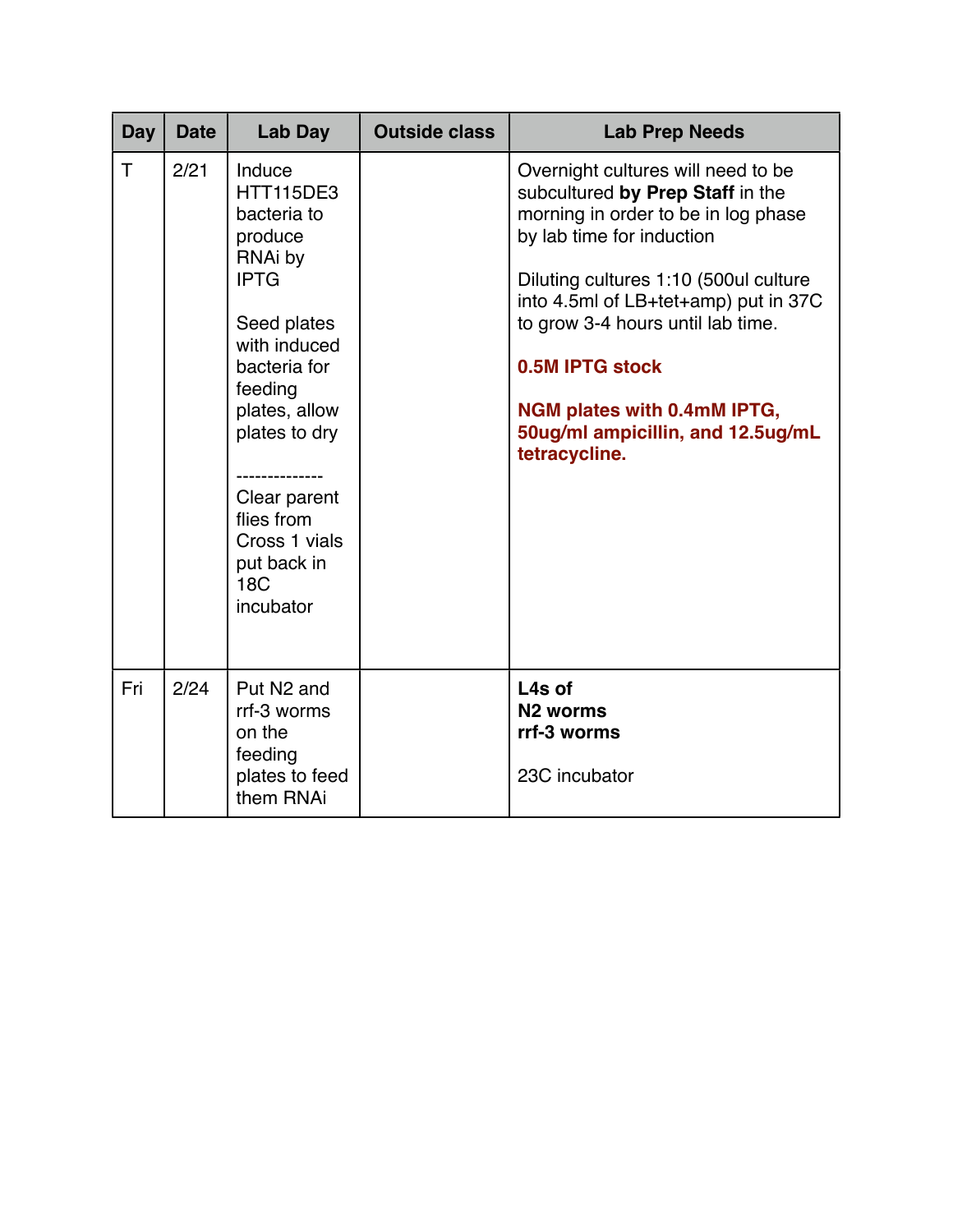| Day | <b>Date</b> | Lab Day                                                                                                                                                                                               | <b>Outside class</b> | <b>Lab Prep Needs</b>                                                                                                                                                                                                                                                                                                                                                                 |
|-----|-------------|-------------------------------------------------------------------------------------------------------------------------------------------------------------------------------------------------------|----------------------|---------------------------------------------------------------------------------------------------------------------------------------------------------------------------------------------------------------------------------------------------------------------------------------------------------------------------------------------------------------------------------------|
| T   | 2/28        | Collect<br>phenotypic<br>data on gene<br>of interest<br>Wash worms<br>for<br>chemotaxis<br>assay from<br>feeding<br>plates,<br>resuspend<br>and put on<br>chemotaxis<br>plates<br>Chemotaxis<br>assay |                      | Day before chemotaxis assay plates<br>set up. (Prep staff or students??)<br><b>Experimental:</b><br>NGM plates no food, 10ul of 2.5M<br>NaCI on one side of plate, 10ul of<br>double deionized water for control,<br>mark bottom of plate with location of<br>each<br><b>Control:</b><br>have water on both sides marked<br>ice cold sterile water<br>0.25M sodium azide<br>2.5M NaCl |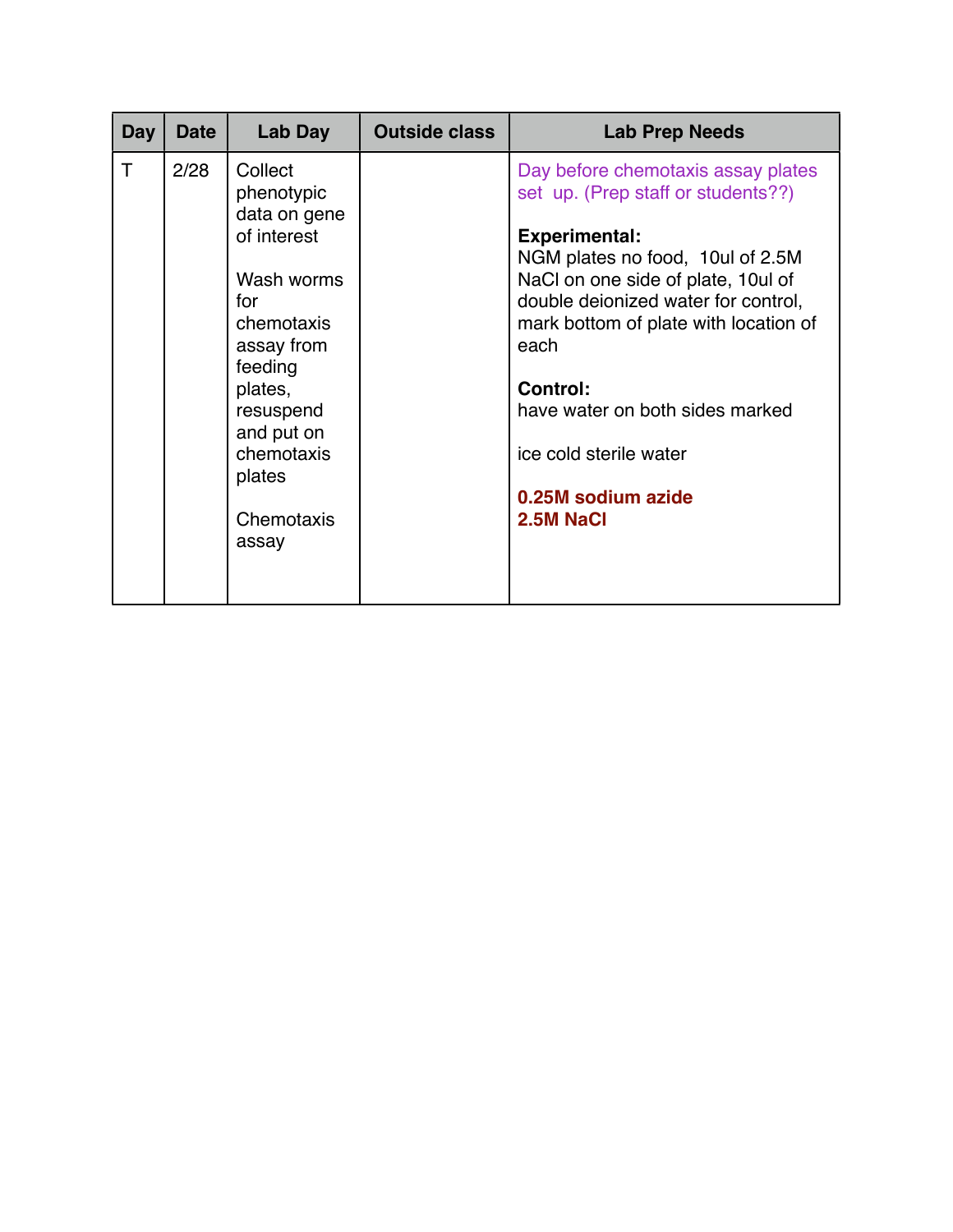| <b>Day</b> | <b>Date</b> | Lab Day                                           | <b>Outside class</b>                               | <b>Lab Prep Needs</b>                                                                                                          |
|------------|-------------|---------------------------------------------------|----------------------------------------------------|--------------------------------------------------------------------------------------------------------------------------------|
| T          | 3/6         | <b>Isolate Fly</b><br>DNA from P-<br>element line |                                                    | <b>Isolating DNA from flies:</b><br>Need bottles of P-element lines by<br>here, 30 flies per group                             |
|            |             | Digest DNA<br>to cut out the<br>P-element         |                                                    | Solution A: (~6 ml)<br>100mM Tris-HCL pH 7.5<br>100mM EDTA                                                                     |
|            |             | Ligate o/n at<br>4C                               |                                                    | LiCL/KAc solution: (~12ml)<br>1 part 5M KAc stock<br>2.5 parts 6M LiCl stock                                                   |
|            |             |                                                   |                                                    | 65C heat block/water bath<br>37C heat block/water bath                                                                         |
|            |             |                                                   |                                                    | isopropanol<br>70% ethanol<br>TE for resuspension                                                                              |
|            |             |                                                   |                                                    | Digest:<br>10X RE buffer<br>100um/ml RNase<br>ddH <sub>20</sub><br>Sau3A I, HinP1 I or Msp I (Kenny?<br>which one for P[LacW]) |
|            |             |                                                   |                                                    | Ligation:<br>10X Ligation buffer (+ATP)<br>ddH <sub>20</sub><br>Ligase (2 Weiss units)                                         |
| W          | 3/7         |                                                   | Precipitate<br>DNA and<br>resuspend in<br>150ul TE | Ethanol<br>ice<br>Speed Vac<br>TE for resuspension                                                                             |
|            |             |                                                   |                                                    | (Students do?? TA does??)                                                                                                      |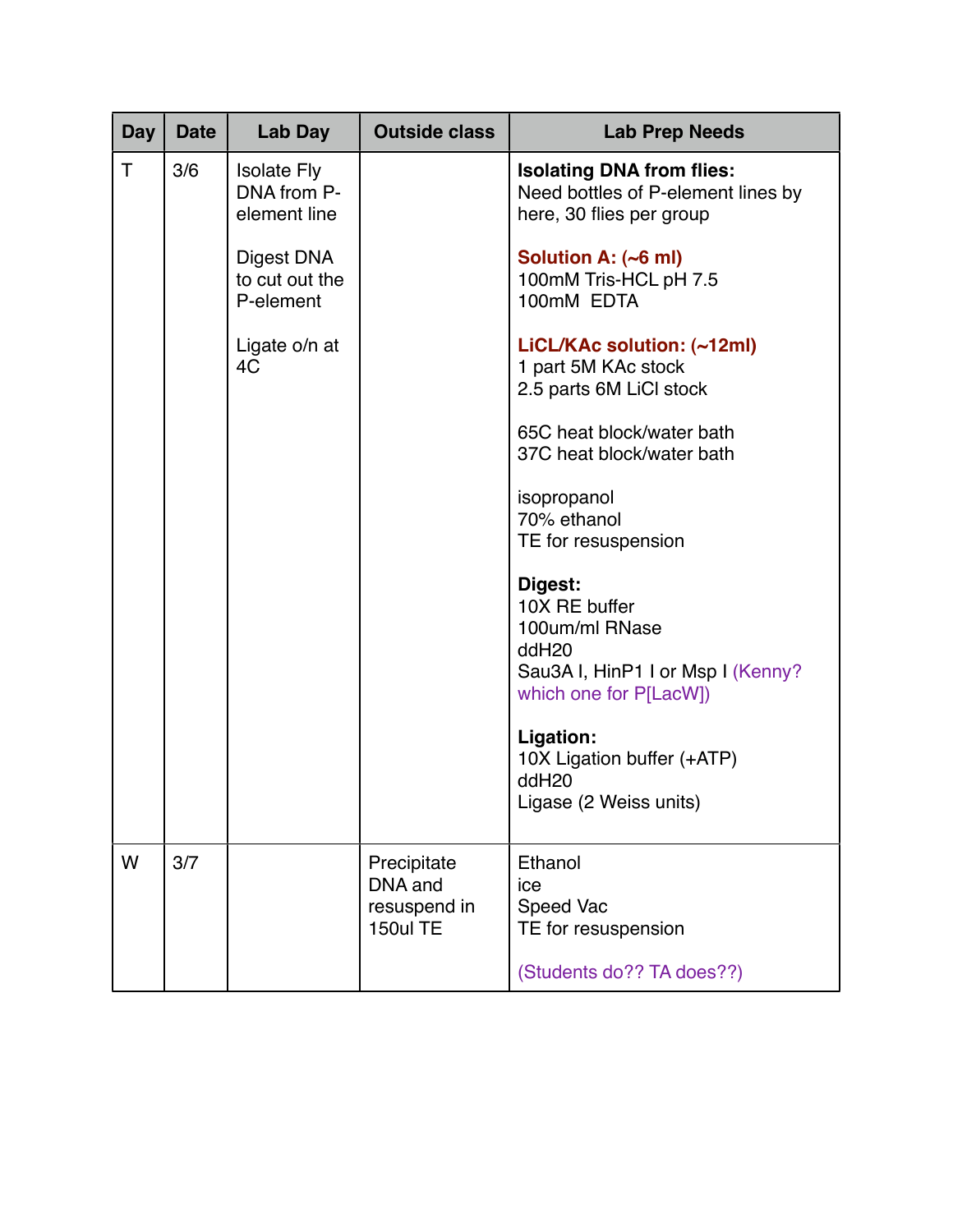| <b>Day</b> | <b>Date</b> | Lab Day                                                                                                                                                                   | <b>Outside class</b>          | <b>Lab Prep Needs</b>                                                                                                                                                                                                                                                                                                                                                                                                            |
|------------|-------------|---------------------------------------------------------------------------------------------------------------------------------------------------------------------------|-------------------------------|----------------------------------------------------------------------------------------------------------------------------------------------------------------------------------------------------------------------------------------------------------------------------------------------------------------------------------------------------------------------------------------------------------------------------------|
| Τ          | 3/13        | Run PCR to<br>amplify<br>flanking<br>sequence<br>from P-<br>element<br>primers<br>Mini gel<br>check for<br>amplification,<br>put in 4C<br>Send out<br>sequencing<br>here? |                               | <b>PCR on P-element DNA:</b><br>2mM each dNTP<br>10uM forward primer<br>10uM reverse primer<br>10X Pharmacia Taq buffer<br>ddH2O<br>2 U Tag<br>PCR parameters:<br>95C 5min<br>95C 30sec<br>60 or 55C 1 min<br>68C 2min<br>Repeat 35X<br>72C 10 min<br><b>4C HOLD</b><br><b>Gel Check PCR products:</b><br>1.5% agarose mini gel with EtBr<br>markers??<br>Who sets up sequencing reaction to<br>go to GeneWiz?? Students or TA?? |
| T          | 3/20        | <b>SPRING</b><br><b>BREAK</b>                                                                                                                                             | <b>SPRING</b><br><b>BREAK</b> | <b>SPRING BREAK</b>                                                                                                                                                                                                                                                                                                                                                                                                              |
|            | 3/27        | <b>Bioinformatic</b><br>s Session,<br>use<br>sequence to<br>locate<br>insertion site<br>Sequence<br>back here?                                                            |                               |                                                                                                                                                                                                                                                                                                                                                                                                                                  |